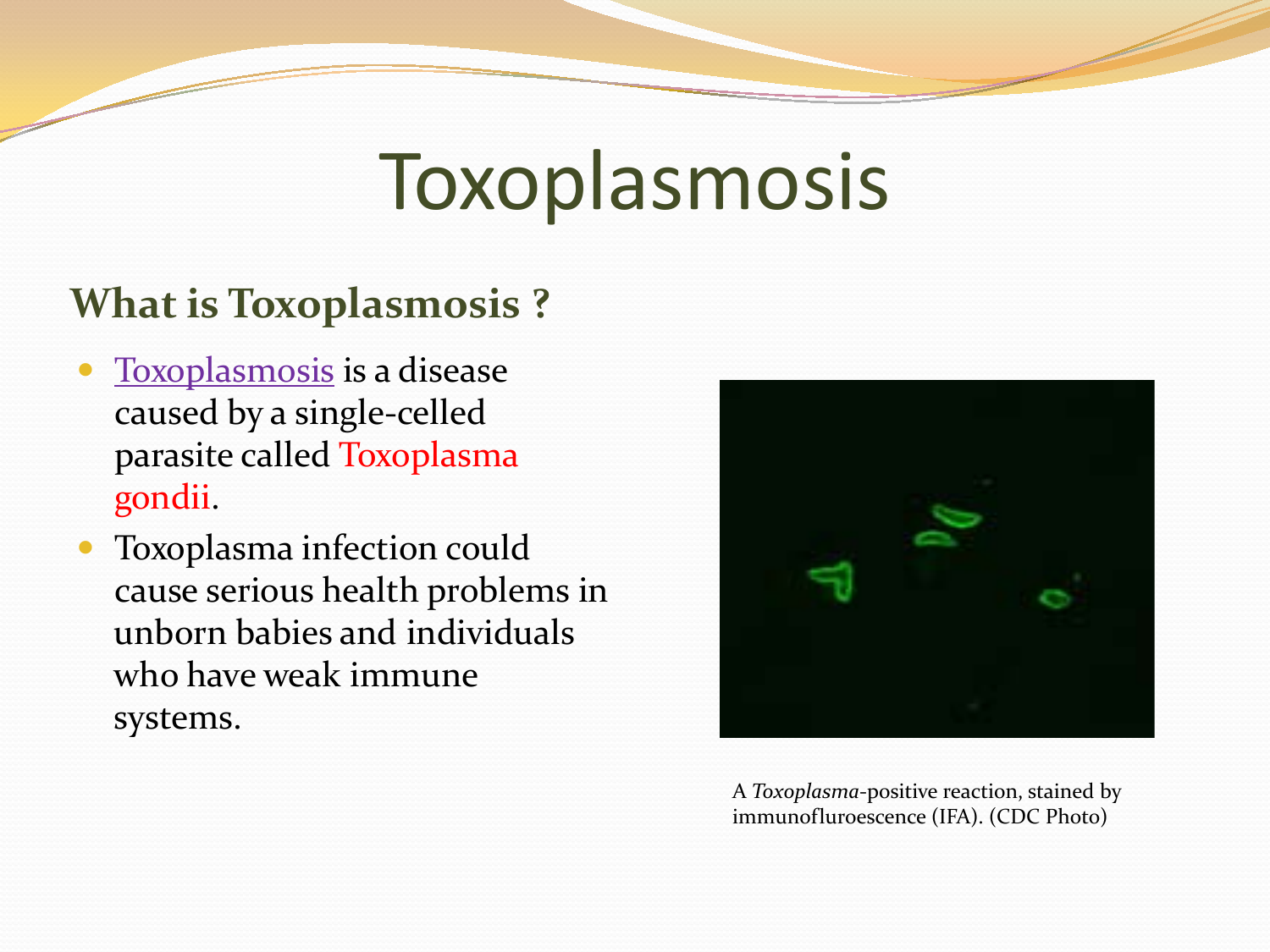

# **How is Toxoplasma transmitted?**

- Foodborn
- Eating undercooked, contaminated meat especially pork, lamb, and venison, with Toxoplasma gondii.
- Drinking water contaminated with Toxoplasma gondii.
- Animal-to-human
- Cats become infected by eating infected rodents, birds, or other small animals.
- The parasite is passed to human from the cat's feces.
- Mother-to-child
- Woman who is newly infected with *Toxoplasma* during pregnancy can pass the infection to her unborn child.

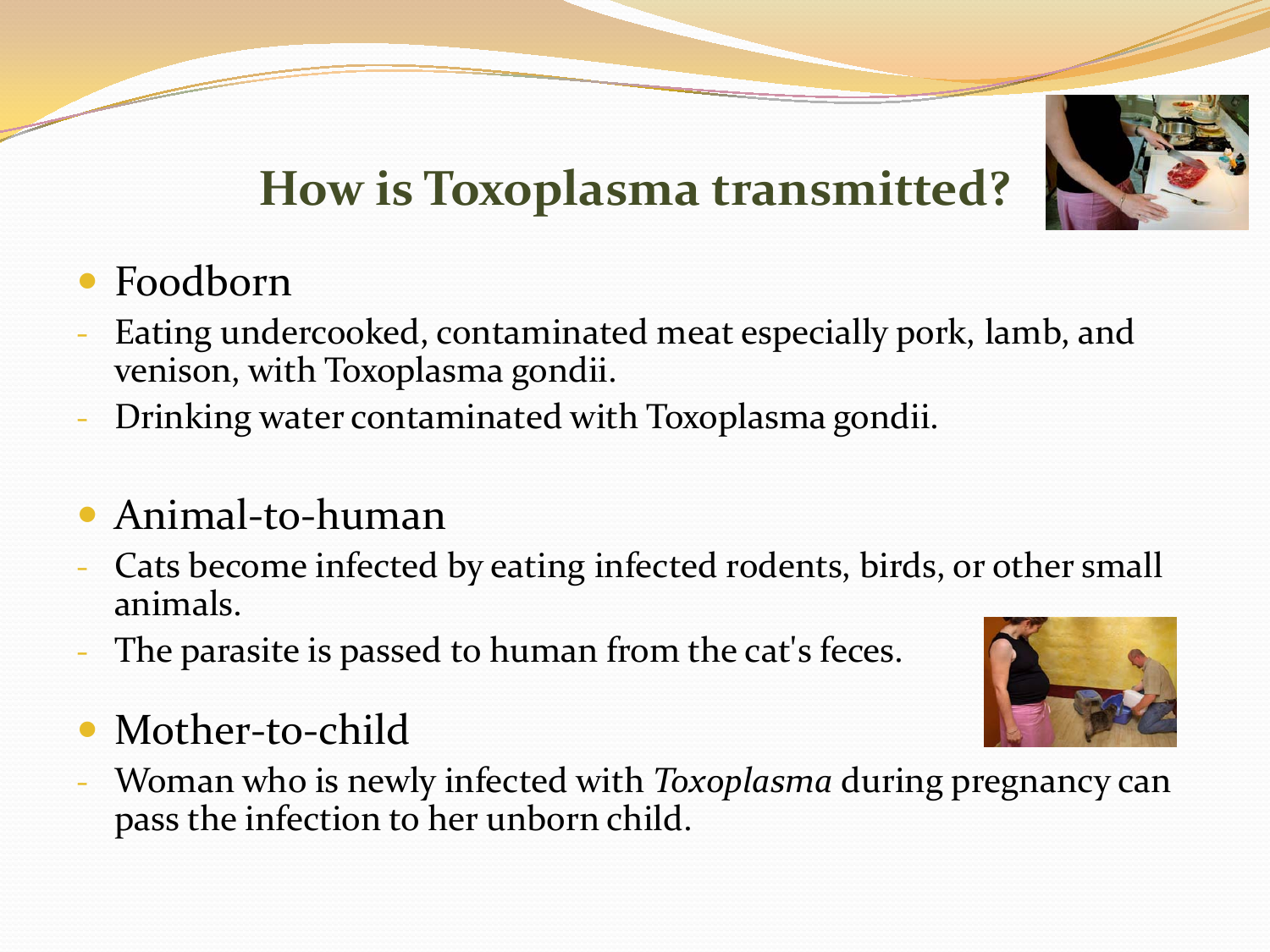#### **Infection Routes of Toxoplasma**

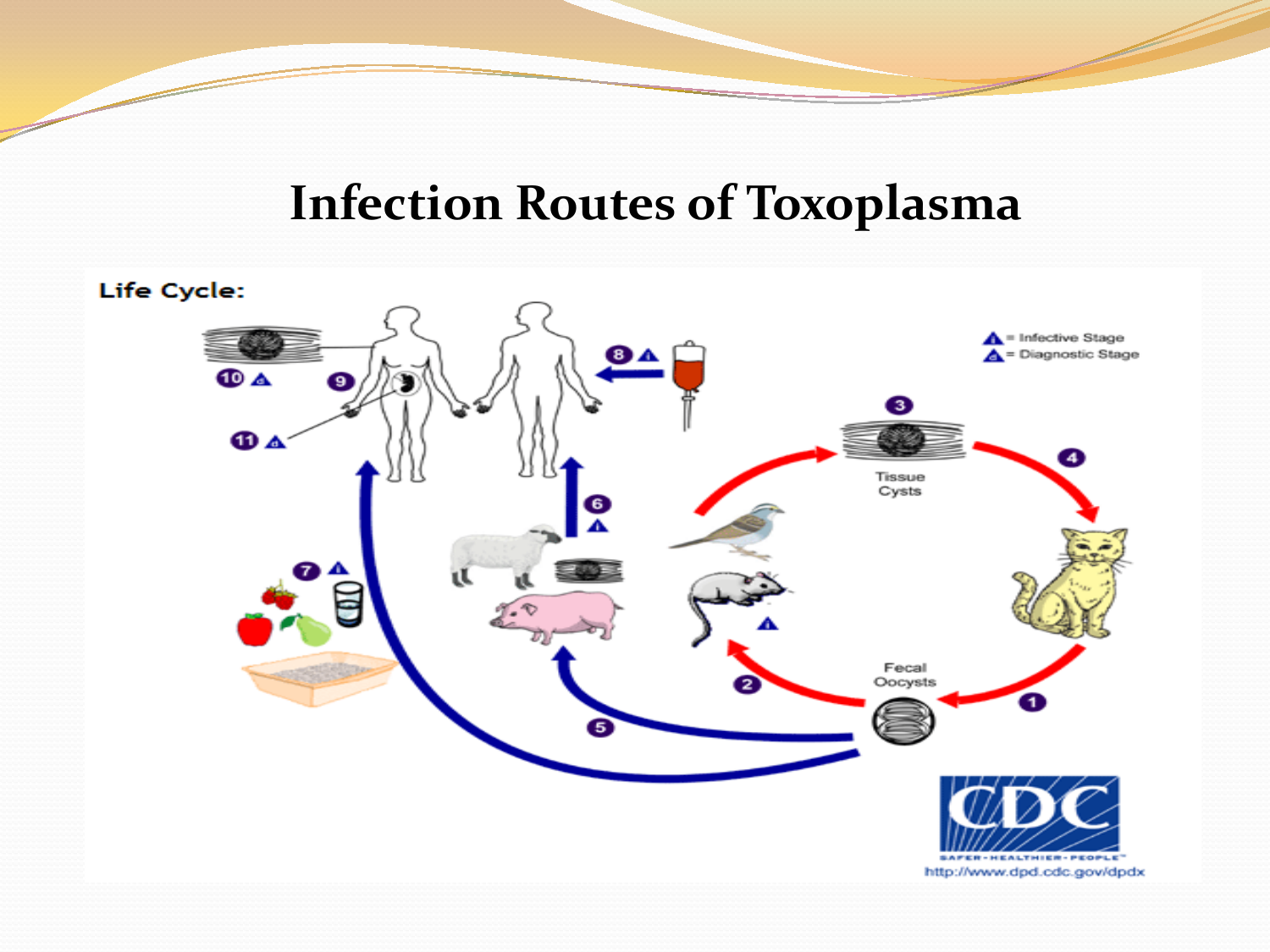## **Who is susceptible to toxoplasmosis?**

- Anyone can get toxoplasmosis but those at greater risk of developing serious illness include:
	- People who have weakened immune systems such as patients with cancer or AIDS
	- Unborn babies

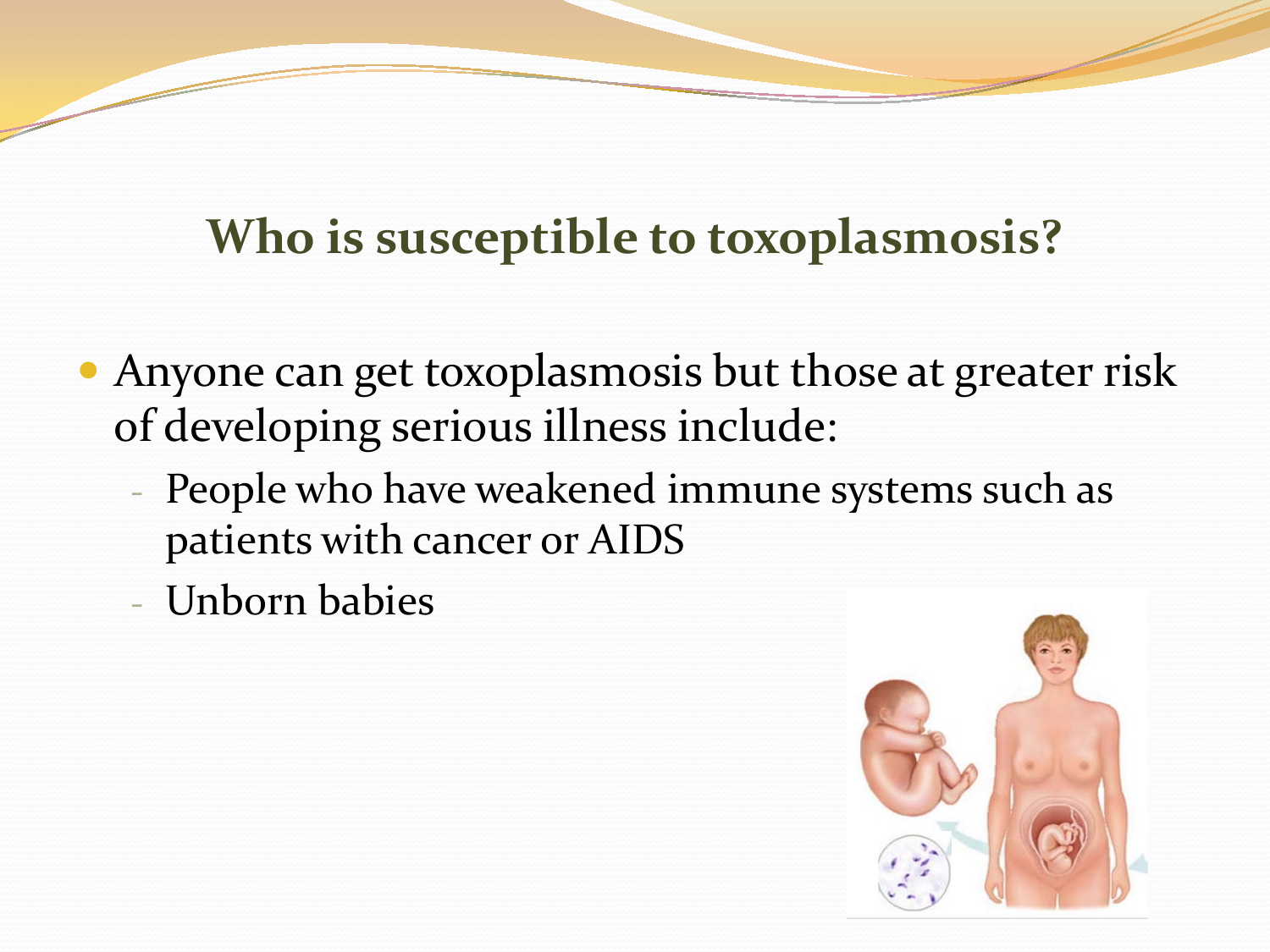**What are the symptoms of toxoplasmosis? Symptoms usually take between 5-23 days to appear after infection.**

- Most healthy people who have *Toxoplasma gondii* often do not have symptoms because their immune system usually keeps the parasite from causing illness.
- Mild with flu-like symptoms that last for several weeks and then go away.
	- Tender lymph nodes
	- Muscle aches

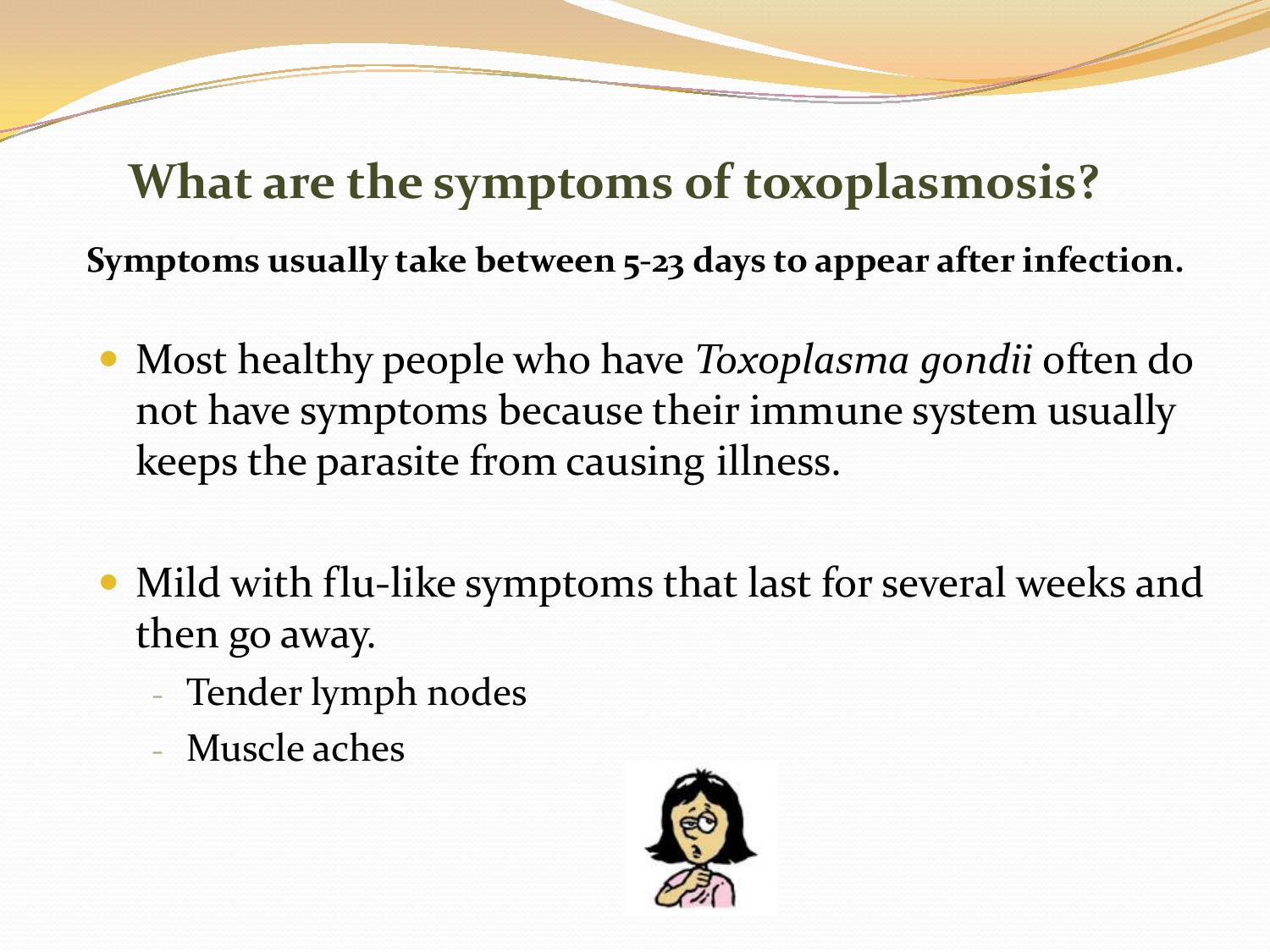## **What serious symptoms result from toxoplasmosis?**

#### **Mother-to-child**

- If a pregnant woman becomes newly infected with *Toxoplasma*, she can pass the infection to her unborn baby.
- Serious health problems result in unborn baby.
	- Stillborn child
	- Abnormal enlargement or smallness of the head
	- Potential vision loss
	- Mental disability
	- Seizures
	- Eye lesions eye pain, sensitivity to light, tearing of the eyes, blurred vision

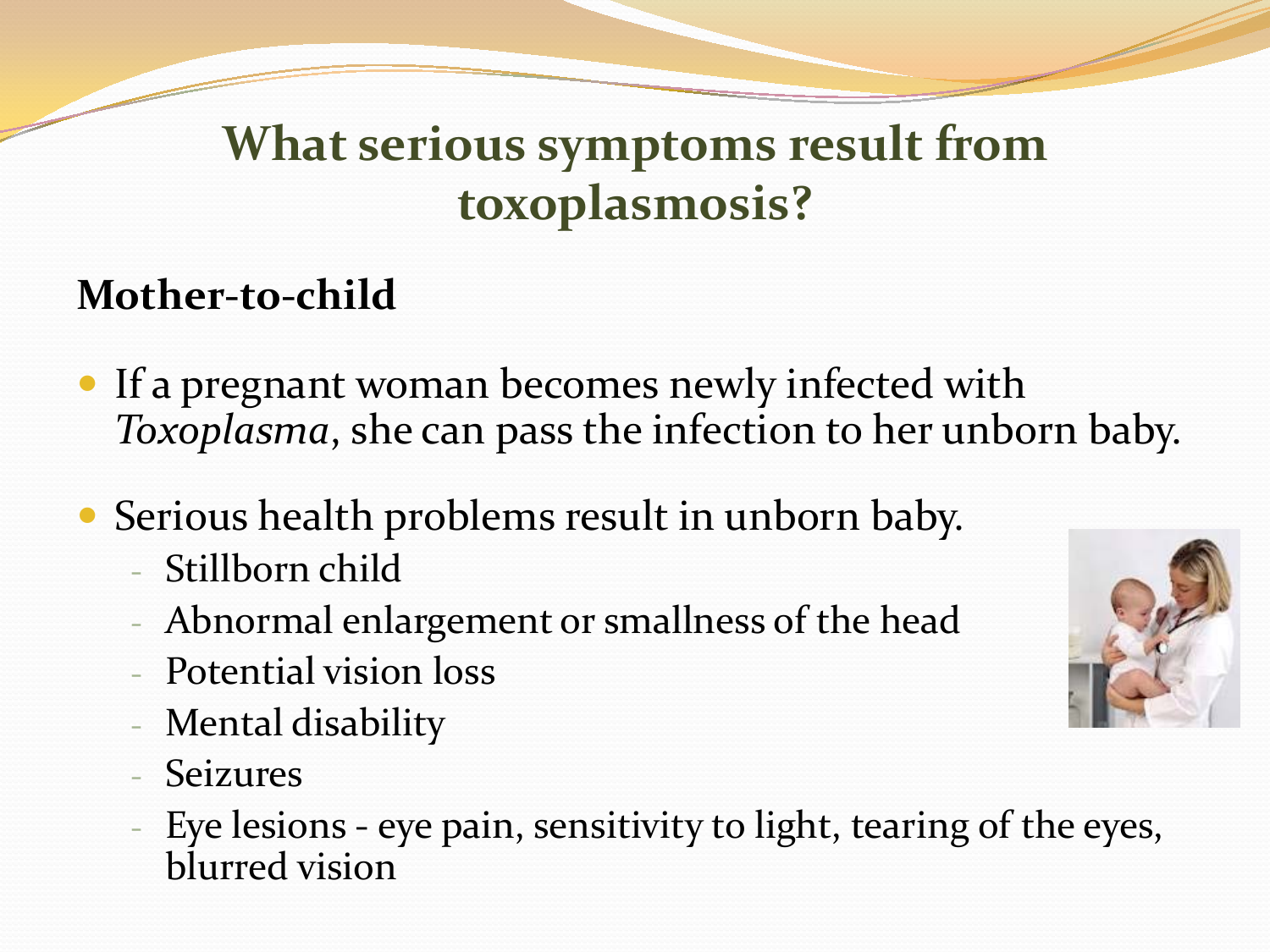## **What serious symptoms result from toxoplasmosis? (cont)**

- Those with weak immune systems may experience severe symptoms if infected with *Toxoplasma.*
	- Fever
	- Confusion
	- Headache
	- Seizures
	- Nausea
	- Poor coordination

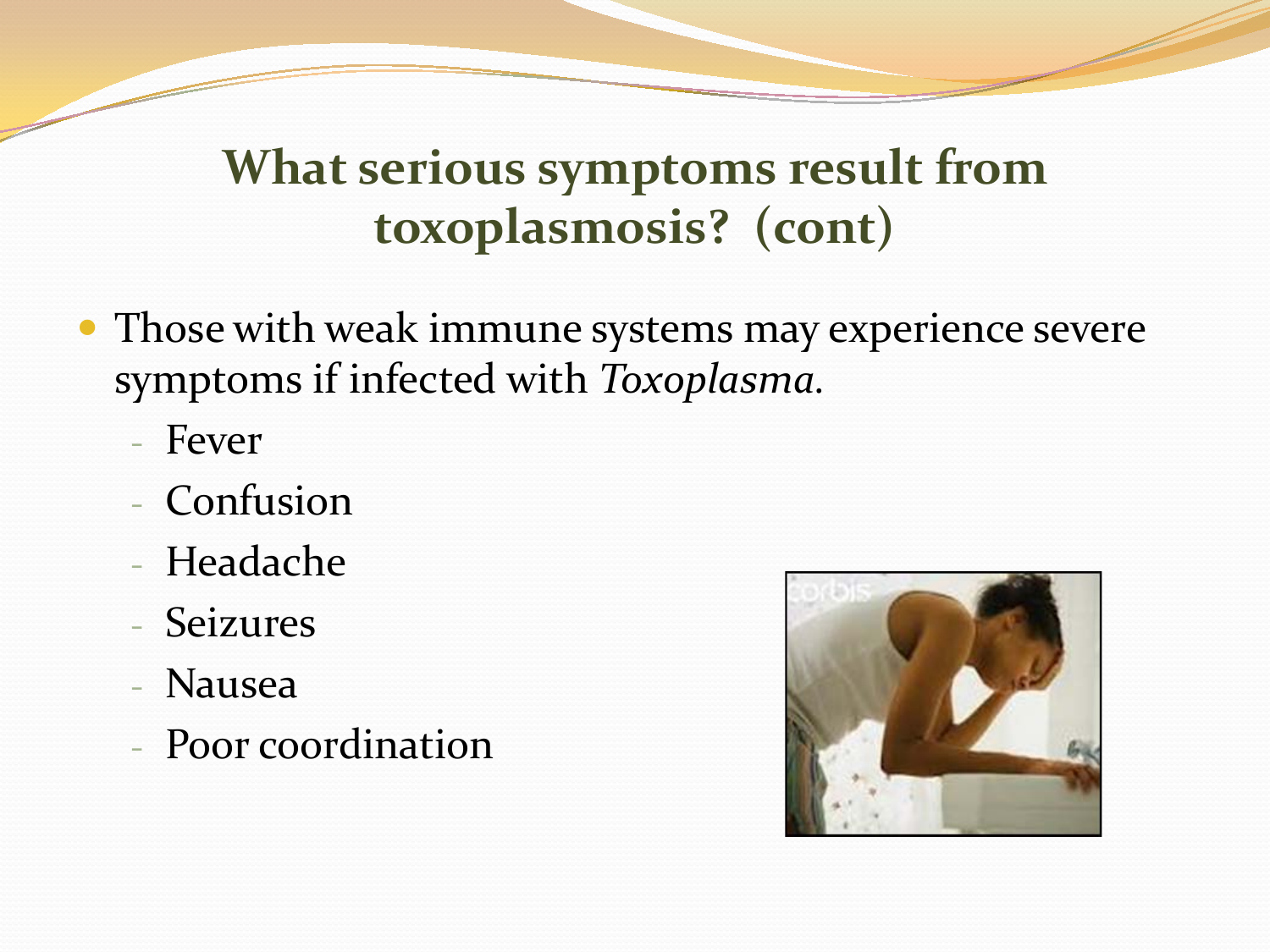

## **How is toxoplasmosis diagnosed?**

• Blood test

# **What is the treatment for toxoplasmosis?**

- Most cases of toxoplasmosis do not require treatment.
- In seriously ill patients or infected pregnant women, a combination of sulfa drugs and anti-parasitic drugs may be used.
- Persons with eye diseases are sometimes prescribed medicine to treat active disease by their eye doctor.